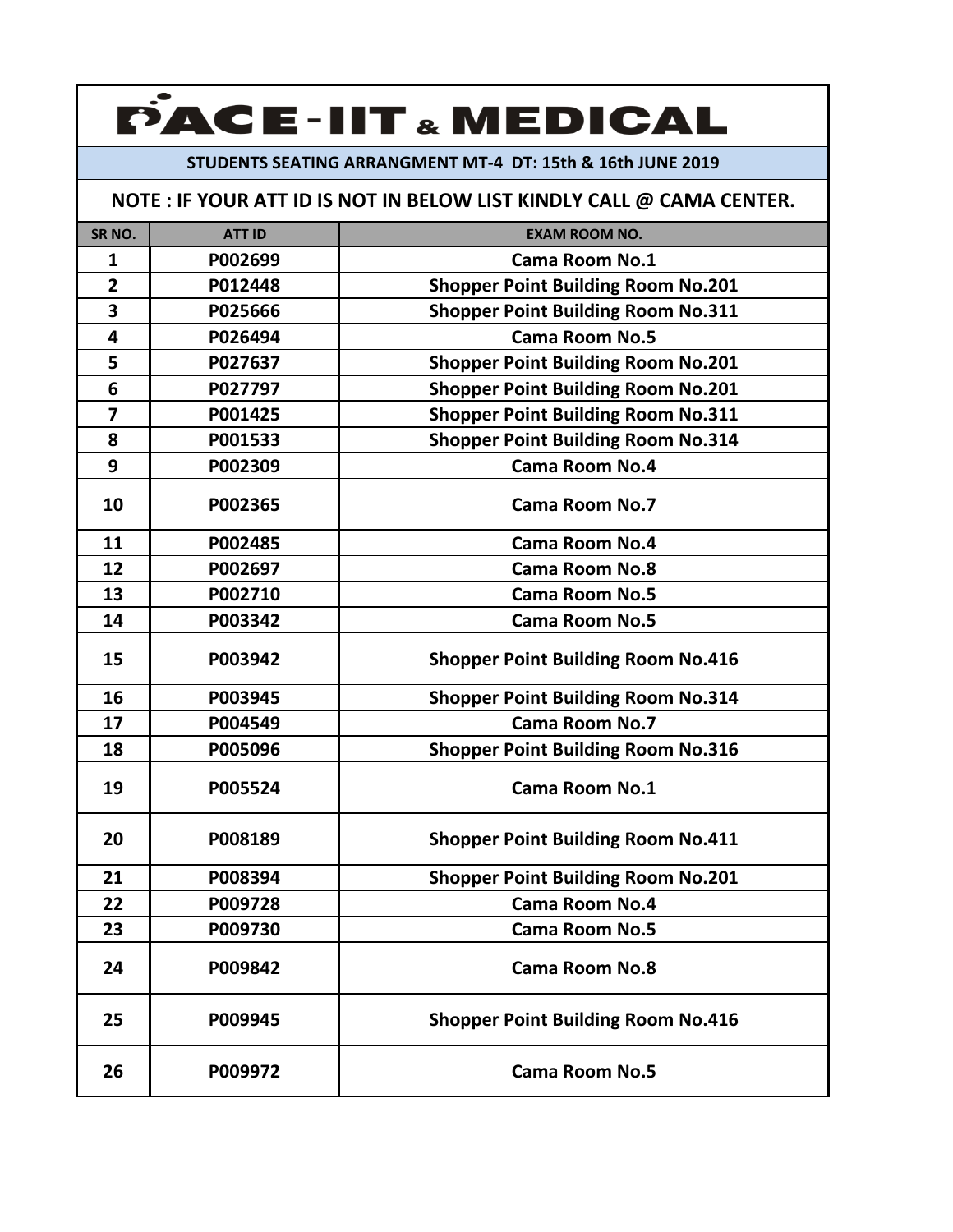### **STUDENTS SEATING ARRANGMENT MT‐4 DT: 15th & 16th JUNE 2019**

| SR <sub>NO.</sub> | <b>ATT ID</b> | <b>EXAM ROOM NO.</b>                      |
|-------------------|---------------|-------------------------------------------|
| 27                | P009983       | <b>Shopper Point Building Room No.316</b> |
| 28                | P009989       | Cama Room No.6                            |
| 29                | P010092       | Cama Room No.6                            |
| 30                | P010150       | <b>Cama Room No.5</b>                     |
| 31                | P010153       | <b>Cama Room No.5</b>                     |
| 32                | P010197       | <b>Shopper Point Building Room No.314</b> |
| 33                | P010205       | <b>Shopper Point Building Room No.314</b> |
| 34                | P010246       | <b>Cama Room No.4</b>                     |
| 35                | P010290       | <b>Shopper Point Building Room No.314</b> |
| 36                | P010318       | <b>Cama Room No.4</b>                     |
| 37                | P010512       | <b>Cama Room No.5</b>                     |
| 38                | P010625       | <b>Cama Room No.5</b>                     |
| 39                | P010689       | Cama Room No.1                            |
| 40                | P011064       | <b>Cama Room No.7</b>                     |
| 41                | P011147       | <b>Cama Room No.4</b>                     |
| 42                | P011323       | <b>Cama Room No.4</b>                     |
| 43                | P011451       | <b>Cama Room No.5</b>                     |
| 44                | P011582       | <b>Cama Room No.5</b>                     |
| 45                | P011593       | <b>Cama Room No.5</b>                     |
| 46                | P011615       | <b>Shopper Point Building Room No.411</b> |
| 47                | P011751       | <b>Cama Room No.5</b>                     |
| 48                | P012025       | <b>Cama Room No.4</b>                     |
| 49                | P012390       | <b>Cama Room No.7</b>                     |
| 50                | P012423       | <b>Cama Room No.4</b>                     |
| 51                | P012572       | <b>Shopper Point Building Room No.314</b> |
| 52                | P012607       | <b>Cama Room No.5</b>                     |
| 53                | P012754       | <b>Cama Room No.1</b>                     |
| 54                | P013619       | <b>Cama Room No.7</b>                     |
| 55                | P013720       | <b>Cama Room No.5</b>                     |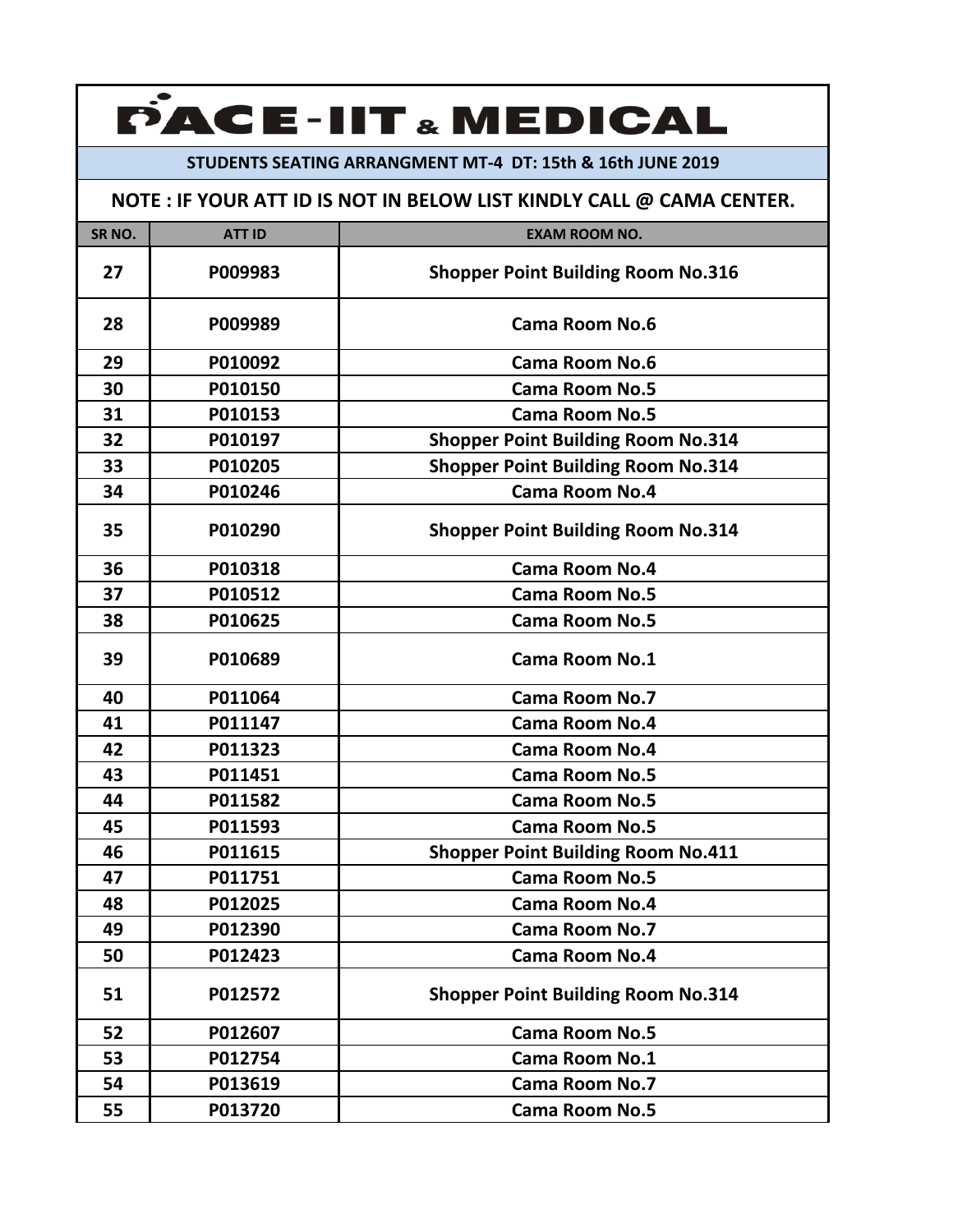#### **STUDENTS SEATING ARRANGMENT MT‐4 DT: 15th & 16th JUNE 2019**

| SR <sub>NO</sub> . | <b>ATT ID</b> | <b>EXAM ROOM NO.</b>                      |
|--------------------|---------------|-------------------------------------------|
| 56                 | P013835       | <b>Cama Room No.5</b>                     |
| 57                 | P013842       | <b>Shopper Point Building Room No.311</b> |
| 58                 | P013853       | <b>Cama Room No.1</b>                     |
| 59                 | P014475       | <b>Shopper Point Building Room No.411</b> |
| 60                 | P014520       | <b>Cama Room No.4</b>                     |
| 61                 | P014624       | <b>Cama Room No.1</b>                     |
| 62                 | P014683       | <b>Cama Room No.5</b>                     |
| 63                 | P014927       | <b>Cama Room No.9</b>                     |
| 64                 | P015892       | <b>Cama Room No.5</b>                     |
| 65                 | P016516       | <b>Cama Room No.6</b>                     |
| 66                 | P017634       | <b>Cama Room No.7</b>                     |
| 67                 | P020250       | Cama Room No.1                            |
| 68                 | P020265       | <b>Cama Room No.8</b>                     |
| 69                 | P020266       | <b>Shopper Point Building Room No.411</b> |
| 70                 | P020276       | <b>Cama Room No.9</b>                     |
| 71                 | P020278       | <b>Cama Room No.1</b>                     |
| 72                 | P020288       | <b>Shopper Point Building Room No.411</b> |
| 73                 | P020294       | <b>Cama Room No.7</b>                     |
| 74                 | P020295       | <b>Cama Room No.6</b>                     |
| 75                 | P020298       | <b>Cama Room No.6</b>                     |
| 76                 | P020322       | <b>Shopper Point Building Room No.314</b> |
| 77                 | P020335       | <b>Shopper Point Building Room No.316</b> |
| 78                 | P020348       | <b>Cama Room No.6</b>                     |
| 79                 | P020351       | Cama Room No.1                            |
| 80                 | P020355       | <b>Shopper Point Building Room No.311</b> |
| 81                 | P020358       | <b>Shopper Point Building Room No.314</b> |
| 82                 | P020387       | <b>Shopper Point Building Room No.314</b> |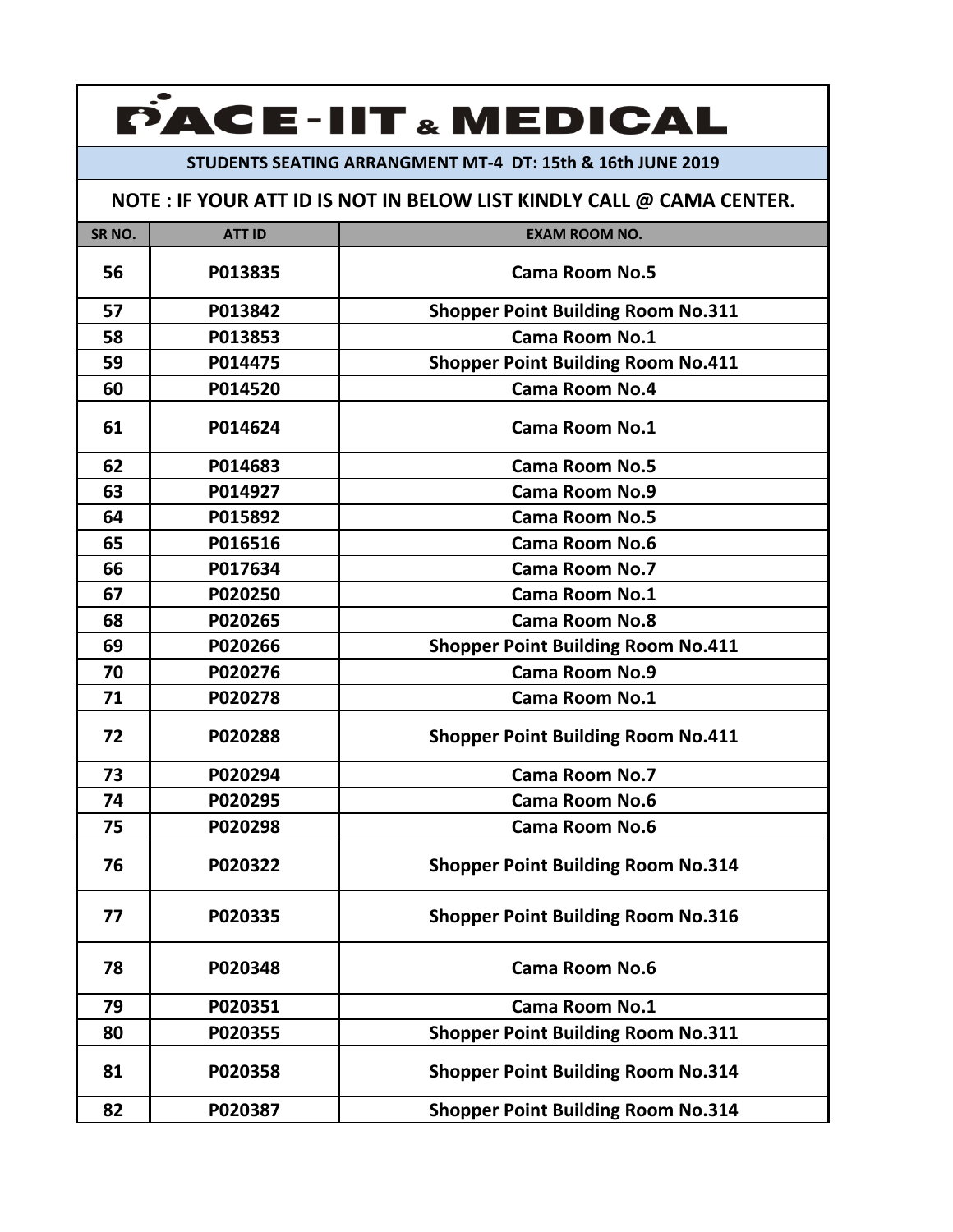### **STUDENTS SEATING ARRANGMENT MT‐4 DT: 15th & 16th JUNE 2019**

| SR <sub>NO</sub> . | <b>ATT ID</b> | <b>EXAM ROOM NO.</b>                      |
|--------------------|---------------|-------------------------------------------|
| 83                 | P020395       | <b>Cama Room No.7</b>                     |
| 84                 | P020396       | <b>Shopper Point Building Room No.314</b> |
| 85                 | P020398       | Cama Room No.6                            |
| 86                 | P020399       | <b>Shopper Point Building Room No.316</b> |
| 87                 | P020423       | <b>Shopper Point Building Room No.411</b> |
| 88                 | P020427       | <b>Cama Room No.1</b>                     |
| 89                 | P020428       | <b>Cama Room No.6</b>                     |
| 90                 | P020447       | <b>Cama Room No.1</b>                     |
| 91                 | P020451       | <b>Shopper Point Building Room No.411</b> |
| 92                 | P020474       | <b>Cama Room No.6</b>                     |
| 93                 | P020477       | <b>Shopper Point Building Room No.314</b> |
| 94                 | P020484       | <b>Cama Room No.7</b>                     |
| 95                 | P020489       | <b>Cama Room No.6</b>                     |
| 96                 | P020494       | <b>Cama Room No.1</b>                     |
| 97                 | P020495       | <b>Shopper Point Building Room No.314</b> |
| 98                 | P020502       | <b>Shopper Point Building Room No.311</b> |
| 99                 | P020520       | <b>Shopper Point Building Room No.411</b> |
| 100                | P020910       | <b>Cama Room No.7</b>                     |
| 101                | P021161       | <b>Shopper Point Building Room No.411</b> |
| 102                | P021181       | <b>Shopper Point Building Room No.314</b> |
| 103                | P021186       | <b>Shopper Point Building Room No.314</b> |
| 104                | P021189       | <b>Cama Room No.6</b>                     |
| 105                | P021190       | <b>Shopper Point Building Room No.316</b> |
| 106                | P021207       | <b>Cama Room No.7</b>                     |
| 107                | P021212       | <b>Cama Room No.6</b>                     |
| 108                | P021258       | <b>Shopper Point Building Room No.416</b> |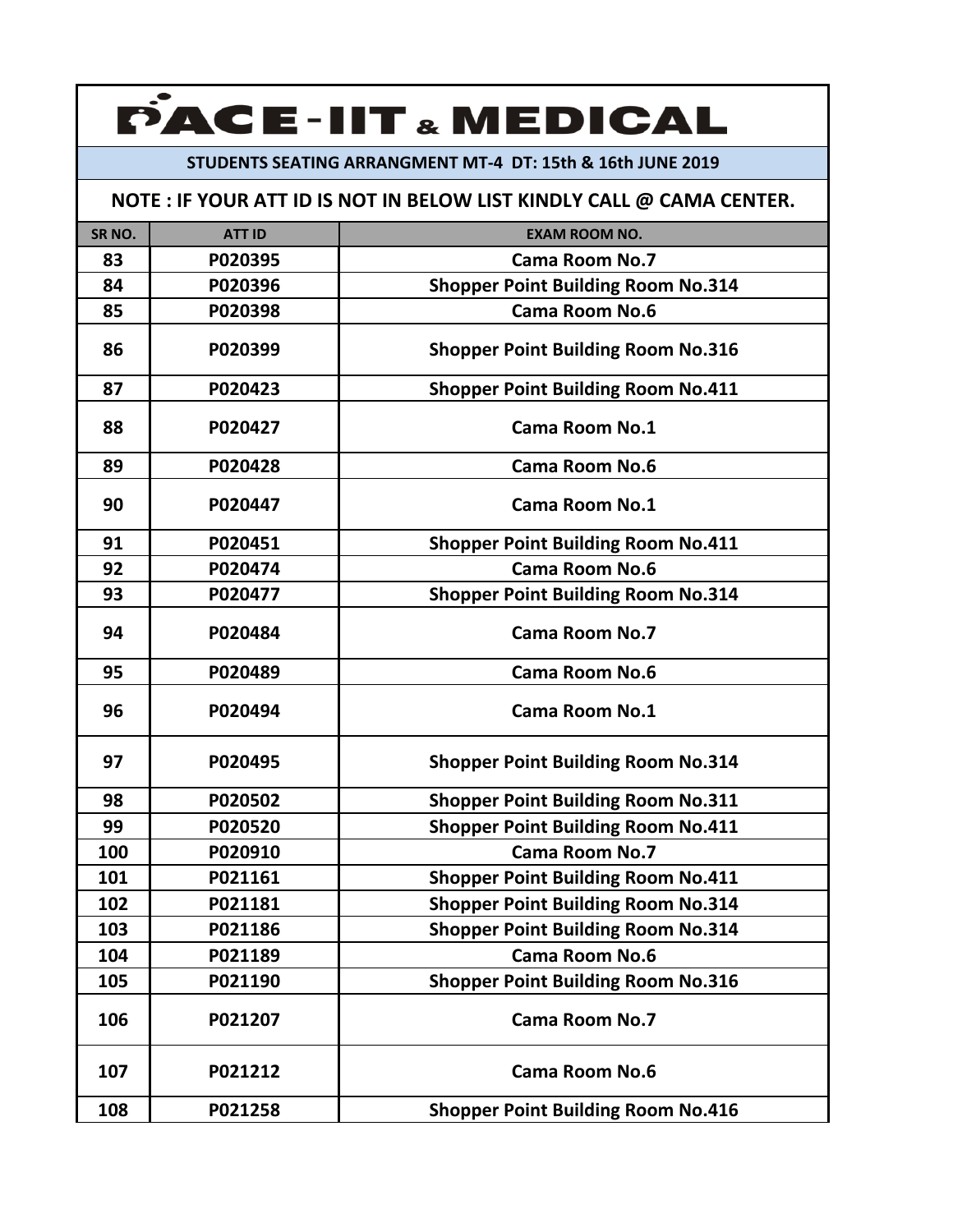### **STUDENTS SEATING ARRANGMENT MT‐4 DT: 15th & 16th JUNE 2019**

| SR <sub>NO.</sub> | <b>ATT ID</b> | <b>EXAM ROOM NO.</b>                      |
|-------------------|---------------|-------------------------------------------|
| 109               | P021263       | <b>Shopper Point Building Room No.411</b> |
| 110               | P021285       | <b>Shopper Point Building Room No.416</b> |
| 111               | P021306       | <b>Shopper Point Building Room No.316</b> |
| 112               | P021312       | <b>Cama Room No.7</b>                     |
| 113               | P021321       | <b>Cama Room No.7</b>                     |
| 114               | P021332       | <b>Cama Room No.8</b>                     |
| 115               | P021334       | <b>Cama Room No.6</b>                     |
| 116               | P021338       | <b>Cama Room No.6</b>                     |
| 117               | P021345       | <b>Shopper Point Building Room No.311</b> |
| 118               | P021346       | <b>Shopper Point Building Room No.311</b> |
| 119               | P021350       | <b>Cama Room No.1</b>                     |
| 120               | P021362       | <b>Cama Room No.6</b>                     |
| 121               | P021371       | <b>Shopper Point Building Room No.314</b> |
| 122               | P021375       | <b>Shopper Point Building Room No.411</b> |
| 123               | P021378       | <b>Cama Room No.6</b>                     |
| 124               | P021382       | <b>Cama Room No.1</b>                     |
| 125               | P021402       | <b>Shopper Point Building Room No.416</b> |
| 126               | P021407       | <b>Shopper Point Building Room No.314</b> |
| 127               | P021414       | <b>Shopper Point Building Room No.316</b> |
| 128               | P021485       | <b>Shopper Point Building Room No.411</b> |
| 129               | P021545       | <b>Shopper Point Building Room No.316</b> |
| 130               | P021633       | <b>Shopper Point Building Room No.416</b> |
| 131               | P021715       | <b>Shopper Point Building Room No.316</b> |
| 132               | P021835       | <b>Shopper Point Building Room No.201</b> |
| 133               | P021872       | <b>Shopper Point Building Room No.311</b> |
| 134               | P021899       | <b>Shopper Point Building Room No.311</b> |
| 135               | P021900       | <b>Cama Room No.7</b>                     |
| 136               | P021916       | <b>Cama Room No.7</b>                     |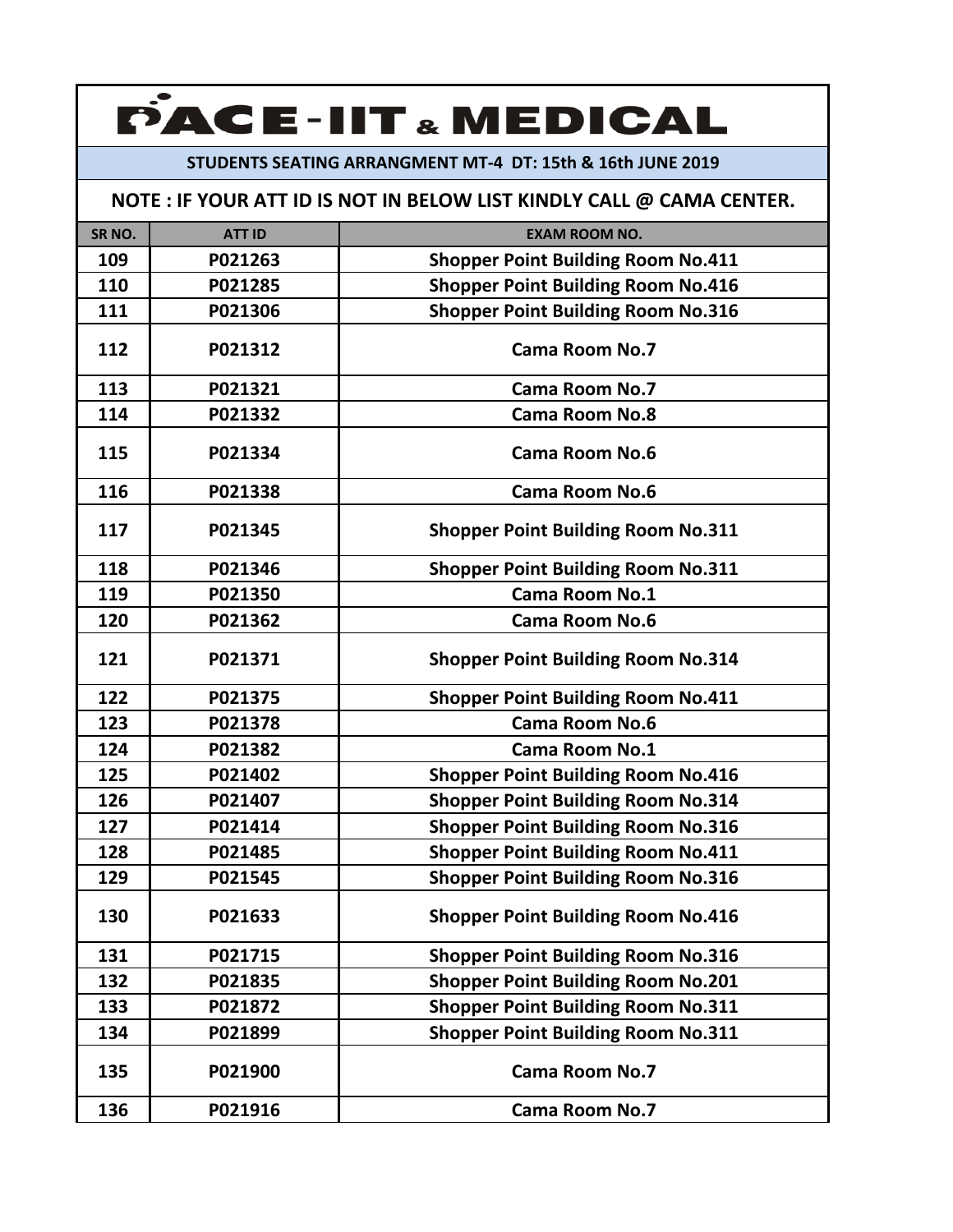### **STUDENTS SEATING ARRANGMENT MT‐4 DT: 15th & 16th JUNE 2019**

| SR <sub>NO</sub> . | <b>ATT ID</b> | <b>EXAM ROOM NO.</b>                      |
|--------------------|---------------|-------------------------------------------|
| 137                | P021928       | <b>Cama Room No.9</b>                     |
| 138                | P021943       | <b>Shopper Point Building Room No.411</b> |
| 139                | P021971       | <b>Cama Room No.7</b>                     |
| 140                | P021982       | <b>Shopper Point Building Room No.416</b> |
| 141                | P021986       | <b>Shopper Point Building Room No.316</b> |
| 142                | P022010       | <b>Shopper Point Building Room No.411</b> |
| 143                | P022015       | <b>Cama Room No.9</b>                     |
| 144                | P022032       | <b>Cama Room No.7</b>                     |
| 145                | P022095       | <b>Shopper Point Building Room No.314</b> |
| 146                | P022137       | <b>Cama Room No.7</b>                     |
| 147                | P022155       | <b>Shopper Point Building Room No.316</b> |
| 148                | P022176       | <b>Shopper Point Building Room No.311</b> |
| 149                | P022181       | <b>Shopper Point Building Room No.416</b> |
| 150                | P022183       | <b>Cama Room No.6</b>                     |
| 151                | P022216       | <b>Shopper Point Building Room No.311</b> |
| 152                | P022224       | <b>Shopper Point Building Room No.311</b> |
| 153                | P022251       | <b>Shopper Point Building Room No.314</b> |
| 154                | P022261       | <b>Cama Room No.8</b>                     |
| 155                | P022271       | <b>Shopper Point Building Room No.311</b> |
| 156                | P022274       | <b>Shopper Point Building Room No.311</b> |
| 157                | P022281       | <b>Shopper Point Building Room No.311</b> |
| 158                | P022282       | <b>Cama Room No.6</b>                     |
| 159                | P022305       | <b>Cama Room No.1</b>                     |
| 160                | P022308       | <b>Shopper Point Building Room No.411</b> |
| 161                | P022334       | Cama Room No.9                            |
| 162                | P022339       | <b>Shopper Point Building Room No.416</b> |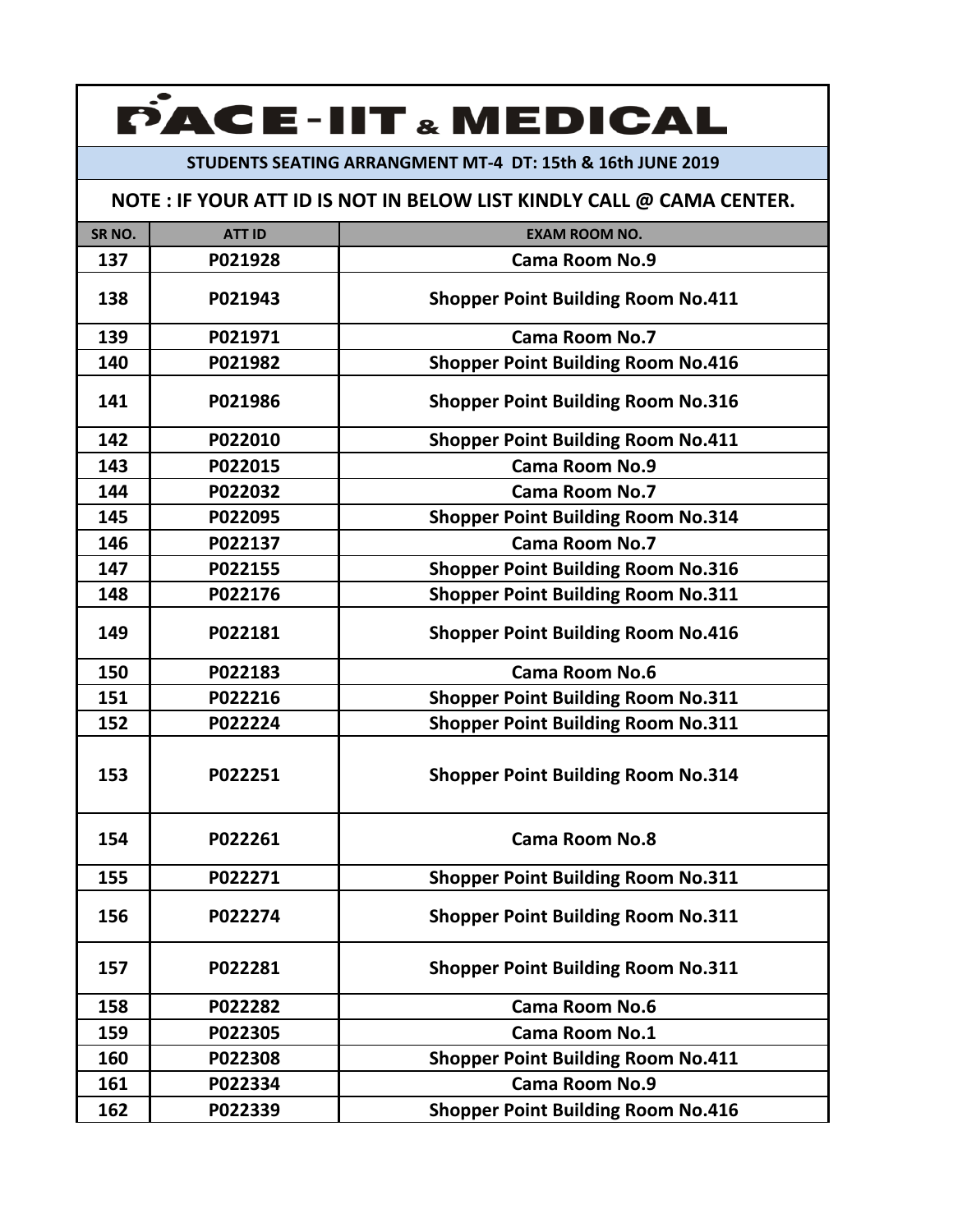#### **STUDENTS SEATING ARRANGMENT MT‐4 DT: 15th & 16th JUNE 2019**

| SR <sub>NO.</sub> | <b>ATT ID</b> | <b>EXAM ROOM NO.</b>                      |
|-------------------|---------------|-------------------------------------------|
| 163               | P022354       | <b>Shopper Point Building Room No.316</b> |
| 164               | P022361       | <b>Shopper Point Building Room No.311</b> |
| 165               | P022362       | <b>Shopper Point Building Room No.314</b> |
| 166               | P022380       | <b>Cama Room No.6</b>                     |
| 167               | P022393       | <b>Shopper Point Building Room No.201</b> |
| 168               | P022397       | <b>Shopper Point Building Room No.416</b> |
| 169               | P022414       | <b>Cama Room No.8</b>                     |
| 170               | P022431       | <b>Cama Room No.9</b>                     |
| 171               | P022457       | <b>Cama Room No.8</b>                     |
| 172               | P022500       | Cama Room No.1                            |
| 173               | P022514       | <b>Shopper Point Building Room No.411</b> |
| 174               | P022550       | <b>Shopper Point Building Room No.416</b> |
| 175               | P022592       | <b>Shopper Point Building Room No.316</b> |
| 176               | P022597       | <b>Cama Room No.7</b>                     |
| 177               | P022611       | <b>Shopper Point Building Room No.316</b> |
| 178               | P022615       | <b>Shopper Point Building Room No.316</b> |
| 179               | P022627       | <b>Shopper Point Building Room No.416</b> |
| 180               | P022628       | <b>Shopper Point Building Room No.411</b> |
| 181               | P022649       | <b>Cama Room No.8</b>                     |
| 182               | P022654       | <b>Cama Room No.6</b>                     |
| 183               | P022690       | <b>Cama Room No.8</b>                     |
| 184               | P022692       | <b>Shopper Point Building Room No.311</b> |
| 185               | P022721       | <b>Shopper Point Building Room No.316</b> |
| 186               | P022802       | <b>Shopper Point Building Room No.311</b> |
| 187               | P022817       | <b>Cama Room No.9</b>                     |
| 188               | P022856       | <b>Shopper Point Building Room No.411</b> |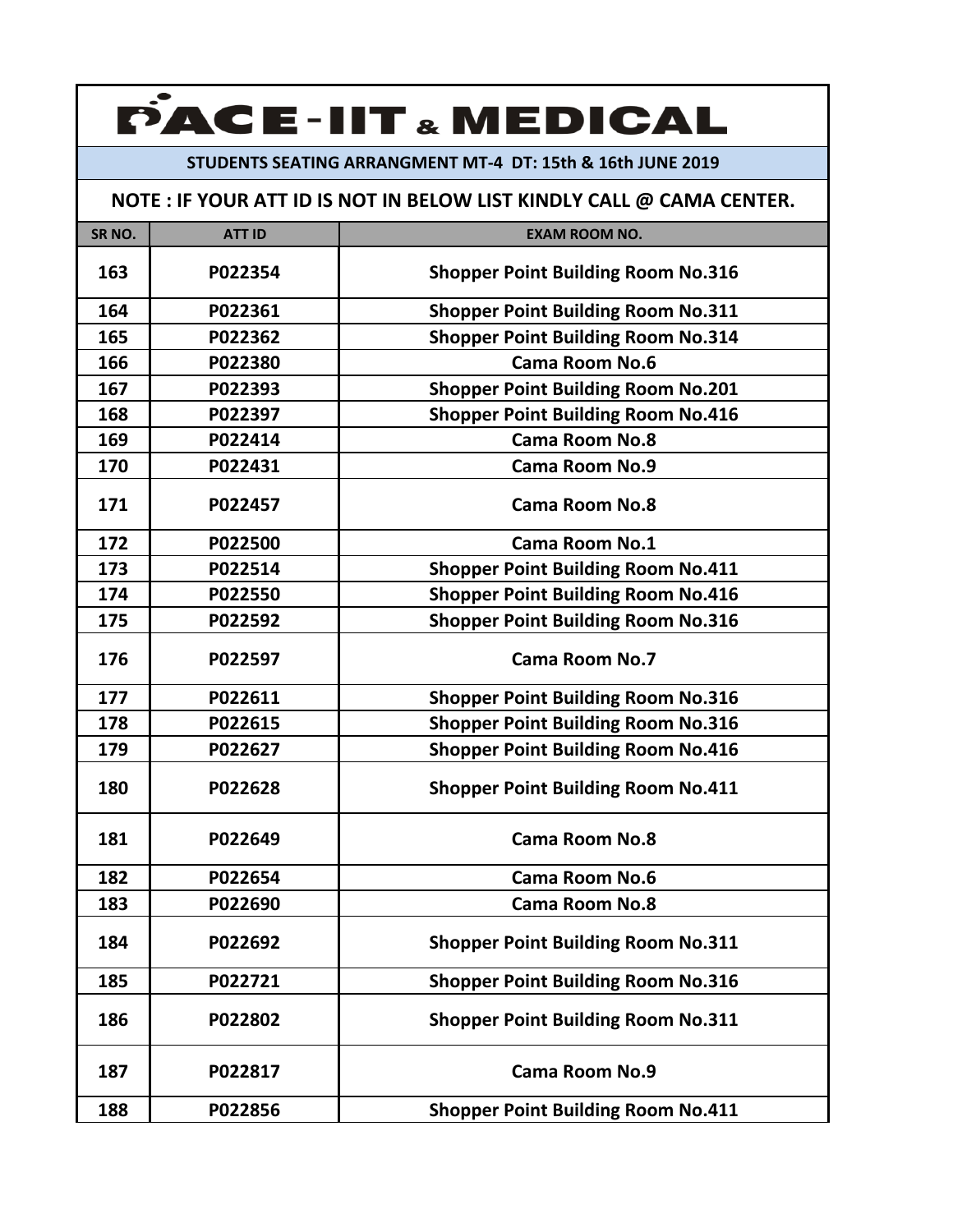### **STUDENTS SEATING ARRANGMENT MT‐4 DT: 15th & 16th JUNE 2019**

| SR <sub>NO.</sub> | <b>ATT ID</b> | <b>EXAM ROOM NO.</b>                      |
|-------------------|---------------|-------------------------------------------|
| 189               | P022942       | <b>Cama Room No.8</b>                     |
| 190               | P023045       | <b>Shopper Point Building Room No.316</b> |
| 191               | P023064       | <b>Shopper Point Building Room No.201</b> |
| 192               | P023078       | <b>Shopper Point Building Room No.314</b> |
| 193               | P023119       | <b>Shopper Point Building Room No.411</b> |
| 194               | P023122       | <b>Cama Room No.9</b>                     |
| 195               | P023175       | <b>Shopper Point Building Room No.316</b> |
| 196               | P023178       | <b>Shopper Point Building Room No.311</b> |
| 197               | P023188       | Cama Room No.9                            |
| 198               | P023206       | <b>Shopper Point Building Room No.411</b> |
| 199               | P023210       | <b>Cama Room No.9</b>                     |
| 200               | P023211       | <b>Cama Room No.8</b>                     |
| 201               | P023227       | <b>Cama Room No.6</b>                     |
| 202               | P023239       | <b>Cama Room No.6</b>                     |
| 203               | P023246       | <b>Cama Room No.7</b>                     |
| 204               | P023270       | <b>Cama Room No.1</b>                     |
| 205               | P023306       | <b>Cama Room No.6</b>                     |
| 206               | P023314       | <b>Cama Room No.9</b>                     |
| 207               | P023333       | <b>Shopper Point Building Room No.316</b> |
| 208               | P023334       | <b>Shopper Point Building Room No.411</b> |
| 209               | P023414       | <b>Cama Room No.9</b>                     |
| 210               | P023432       | <b>Cama Room No.8</b>                     |
| 211               | P023453       | <b>Shopper Point Building Room No.411</b> |
| 212               | P023533       | <b>Shopper Point Building Room No.314</b> |
| 213               | P023577       | <b>Shopper Point Building Room No.416</b> |
| 214               | P023667       | <b>Shopper Point Building Room No.411</b> |
| 215               | P023692       | <b>Shopper Point Building Room No.411</b> |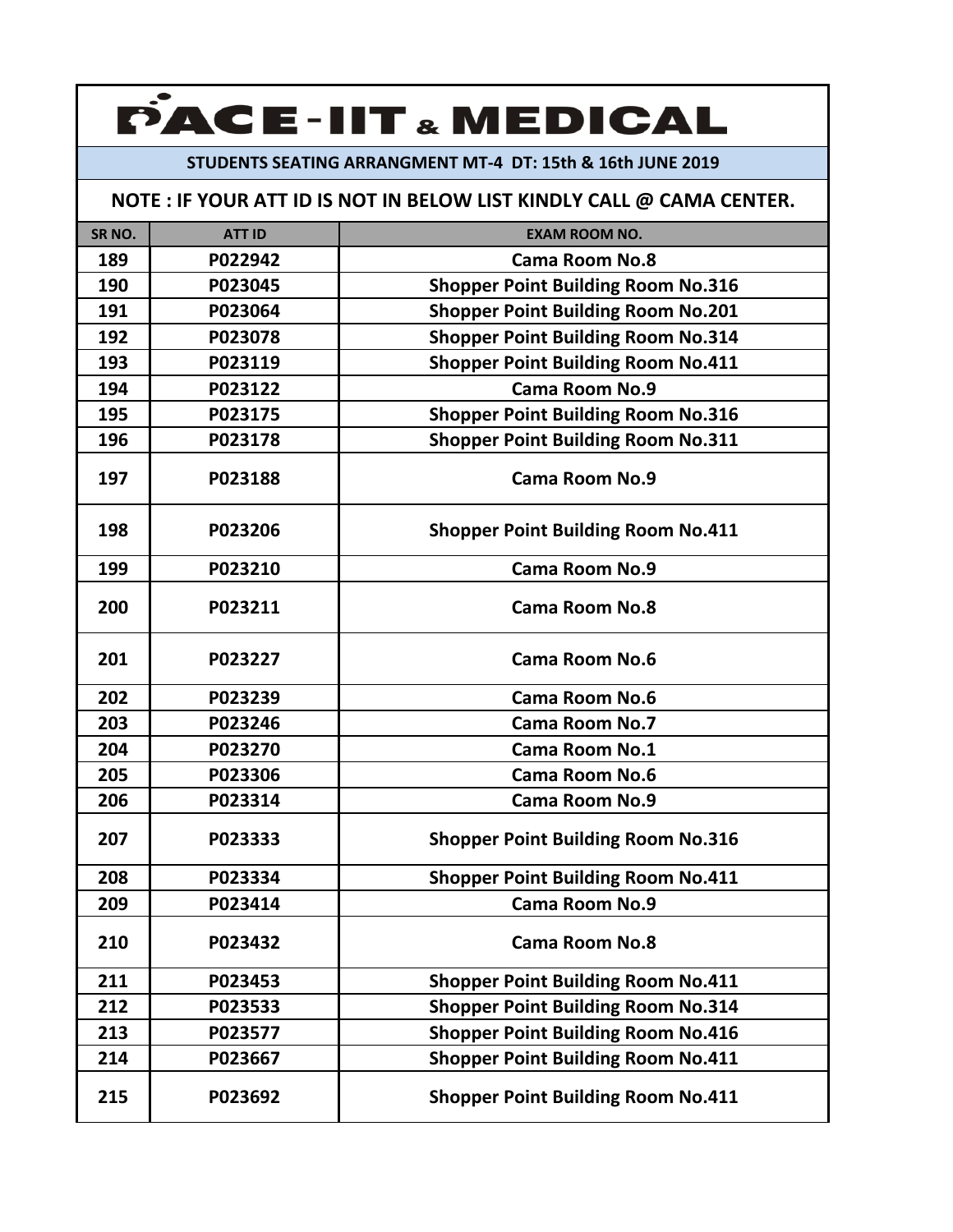#### **STUDENTS SEATING ARRANGMENT MT‐4 DT: 15th & 16th JUNE 2019**

| SR <sub>NO</sub> . | <b>ATT ID</b> | <b>EXAM ROOM NO.</b>                      |
|--------------------|---------------|-------------------------------------------|
| 216                | P023710       | <b>Cama Room No.8</b>                     |
| 217                | P023715       | <b>Cama Room No.8</b>                     |
| 218                | P023721       | <b>Cama Room No.8</b>                     |
| 219                | P023738       | <b>Shopper Point Building Room No.416</b> |
| 220                | P023740       | <b>Shopper Point Building Room No.416</b> |
| 221                | P023750       | <b>Cama Room No.8</b>                     |
| 222                | P023751       | <b>Cama Room No.1</b>                     |
| 223                | P023763       | <b>Cama Room No.6</b>                     |
| 224                | P023769       | <b>Cama Room No.7</b>                     |
| 225                | P023777       | <b>Shopper Point Building Room No.416</b> |
| 226                | P023779       | <b>Cama Room No.7</b>                     |
| 227                | P023800       | <b>Cama Room No.6</b>                     |
| 228                | P023846       | <b>Cama Room No.9</b>                     |
| 229                | P023851       | <b>Cama Room No.9</b>                     |
| 230                | P023876       | <b>Shopper Point Building Room No.314</b> |
| 231                | P023979       | <b>Shopper Point Building Room No.316</b> |
| 232                | P023981       | <b>Shopper Point Building Room No.311</b> |
| 233                | P023983       | <b>Shopper Point Building Room No.314</b> |
| 234                | P023985       | <b>Cama Room No.5</b>                     |
| 235                | P023994       | <b>Shopper Point Building Room No.311</b> |
| 236                | P023998       | <b>Shopper Point Building Room No.316</b> |
| 237                | P024028       | <b>Shopper Point Building Room No.201</b> |
| 238                | P024046       | <b>Shopper Point Building Room No.314</b> |
| 239                | P024066       | <b>Shopper Point Building Room No.411</b> |
| 240                | P024075       | <b>Cama Room No.8</b>                     |
| 241                | P024076       | <b>Cama Room No.6</b>                     |
| 242                | P024079       | <b>Shopper Point Building Room No.311</b> |
| 243                | P024120       | <b>Cama Room No.8</b>                     |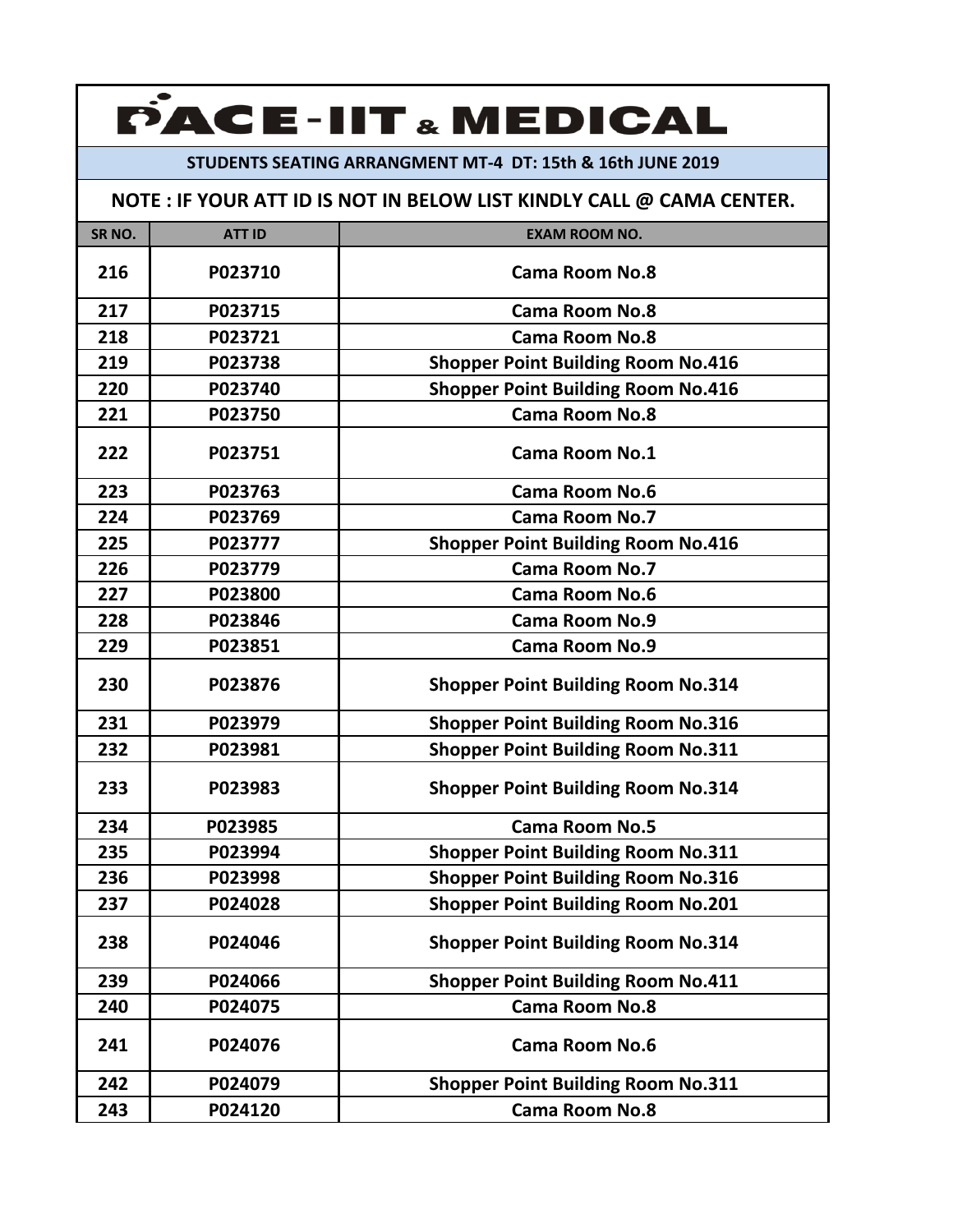### **STUDENTS SEATING ARRANGMENT MT‐4 DT: 15th & 16th JUNE 2019**

| SR <sub>NO.</sub> | <b>ATT ID</b> | <b>EXAM ROOM NO.</b>                      |
|-------------------|---------------|-------------------------------------------|
| 244               | P024138       | <b>Cama Room No.9</b>                     |
| 245               | P024158       | <b>Shopper Point Building Room No.316</b> |
|                   |               |                                           |
| 246               | P024181       | <b>Shopper Point Building Room No.201</b> |
| 247               | P024228       | <b>Shopper Point Building Room No.316</b> |
| 248               | P024239       | <b>Shopper Point Building Room No.416</b> |
| 249               | P024250       | <b>Shopper Point Building Room No.311</b> |
| 250               | P024284       | <b>Shopper Point Building Room No.416</b> |
| 251               | P024285       | <b>Shopper Point Building Room No.416</b> |
| 252               | P024297       | <b>Shopper Point Building Room No.416</b> |
| 253               | P024311       | <b>Shopper Point Building Room No.316</b> |
| 254               | P024313       | <b>Cama Room No.8</b>                     |
| 255               | P024344       | <b>Shopper Point Building Room No.316</b> |
| 256               | P024350       | <b>Shopper Point Building Room No.311</b> |
| 257               | P024372       | <b>Cama Room No.6</b>                     |
| 258               | P024377       | <b>Cama Room No.7</b>                     |
| 259               | P024379       | <b>Cama Room No.9</b>                     |
| 260               | P024387       | <b>Cama Room No.9</b>                     |
| 261               | P024455       | <b>Shopper Point Building Room No.314</b> |
| 262               | P024460       | <b>Shopper Point Building Room No.311</b> |
| 263               | P024461       | <b>Cama Room No.7</b>                     |
| 264               | P024464       | <b>Shopper Point Building Room No.316</b> |
| 265               | P024467       | <b>Cama Room No.7</b>                     |
| 266               | P024474       | <b>Cama Room No.7</b>                     |
| 267               | P024482       | <b>Shopper Point Building Room No.416</b> |
| 268               | P024520       | <b>Shopper Point Building Room No.411</b> |
| 269               | P024545       | <b>Shopper Point Building Room No.411</b> |
| 270               | P024547       | Cama Room No.1                            |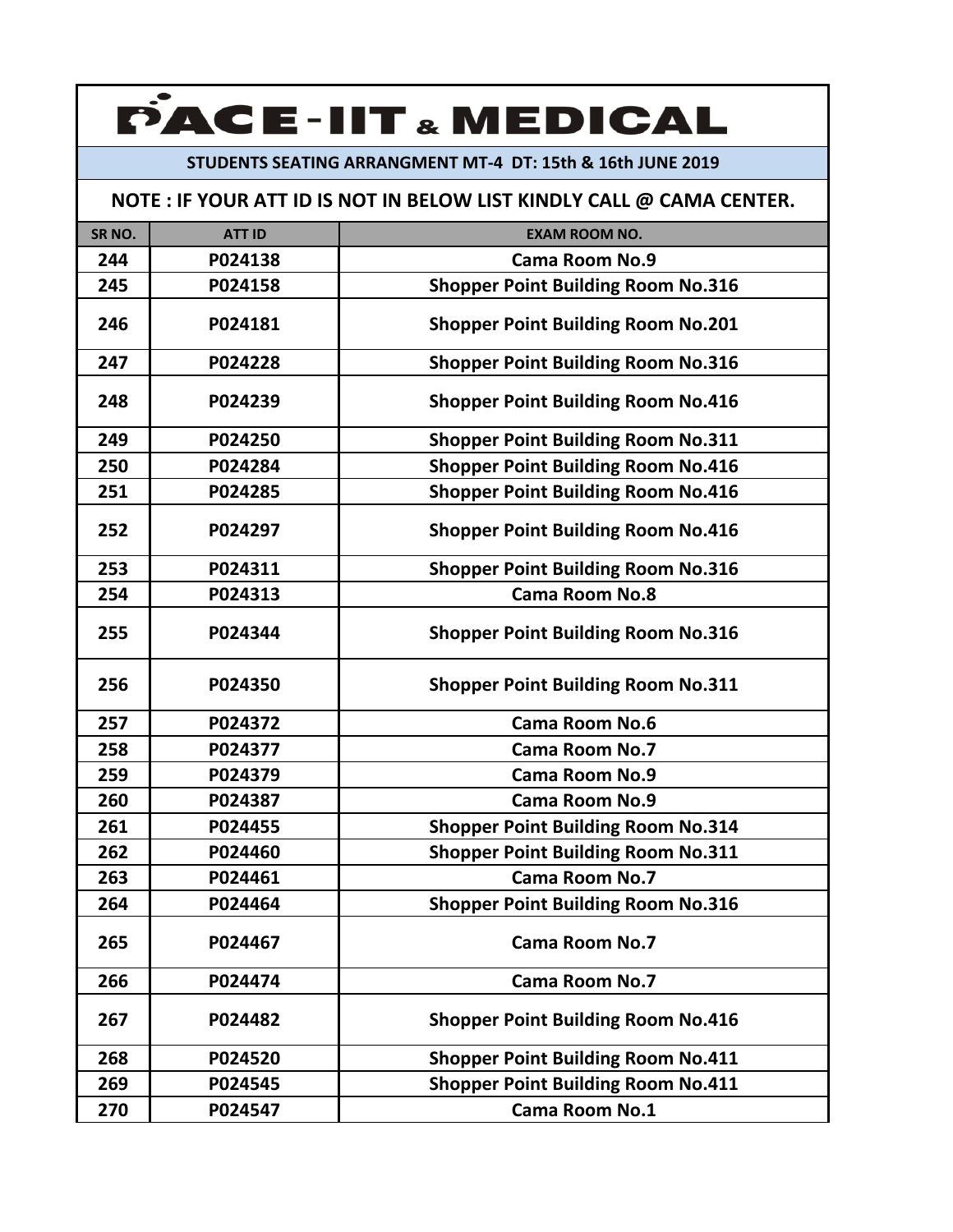### **STUDENTS SEATING ARRANGMENT MT‐4 DT: 15th & 16th JUNE 2019**

| SR <sub>NO</sub> . | <b>ATT ID</b> | <b>EXAM ROOM NO.</b>                      |
|--------------------|---------------|-------------------------------------------|
| 271                | P024562       | <b>Shopper Point Building Room No.416</b> |
| 272                | P024599       | <b>Shopper Point Building Room No.314</b> |
| 273                | P024624       | <b>Shopper Point Building Room No.314</b> |
| 274                | P024644       | <b>Cama Room No.6</b>                     |
| 275                | P024649       | <b>Shopper Point Building Room No.201</b> |
| 276                | P024651       | <b>Shopper Point Building Room No.416</b> |
| 277                | P024653       | <b>Shopper Point Building Room No.316</b> |
| 278                | P024654       | <b>Cama Room No.5</b>                     |
| 279                | P024657       | <b>Cama Room No.9</b>                     |
| 280                | P024658       | <b>Cama Room No.8</b>                     |
| 281                | P024672       | <b>Shopper Point Building Room No.311</b> |
| 282                | P024686       | <b>Cama Room No.5</b>                     |
| 283                | P024687       | Cama Room No.6                            |
| 284                | P024688       | <b>Shopper Point Building Room No.314</b> |
| 285                | P024690       | <b>Shopper Point Building Room No.416</b> |
| 286                | P024691       | <b>Shopper Point Building Room No.314</b> |
| 287                | P024692       | <b>Shopper Point Building Room No.411</b> |
| 288                | P024693       | <b>Shopper Point Building Room No.314</b> |
| 289                | P024695       | <b>Shopper Point Building Room No.416</b> |
| 290                | P024697       | <b>Cama Room No.9</b>                     |
| 291                | P024699       | <b>Cama Room No.8</b>                     |
| 292                | P024700       | <b>Cama Room No.5</b>                     |
| 293                | P024705       | <b>Cama Room No.5</b>                     |
| 294                | P024707       | <b>Cama Room No.9</b>                     |
| 295                | P024713       | <b>Cama Room No.9</b>                     |
| 296                | P024717       | <b>Shopper Point Building Room No.311</b> |
| 297                | P024724       | <b>Cama Room No.5</b>                     |
| 298                | P024730       | <b>Cama Room No.8</b>                     |
| 299                | P024731       | <b>Cama Room No.9</b>                     |
| 300                | P024735       | <b>Shopper Point Building Room No.416</b> |
| 301                | P024742       | <b>Cama Room No.8</b>                     |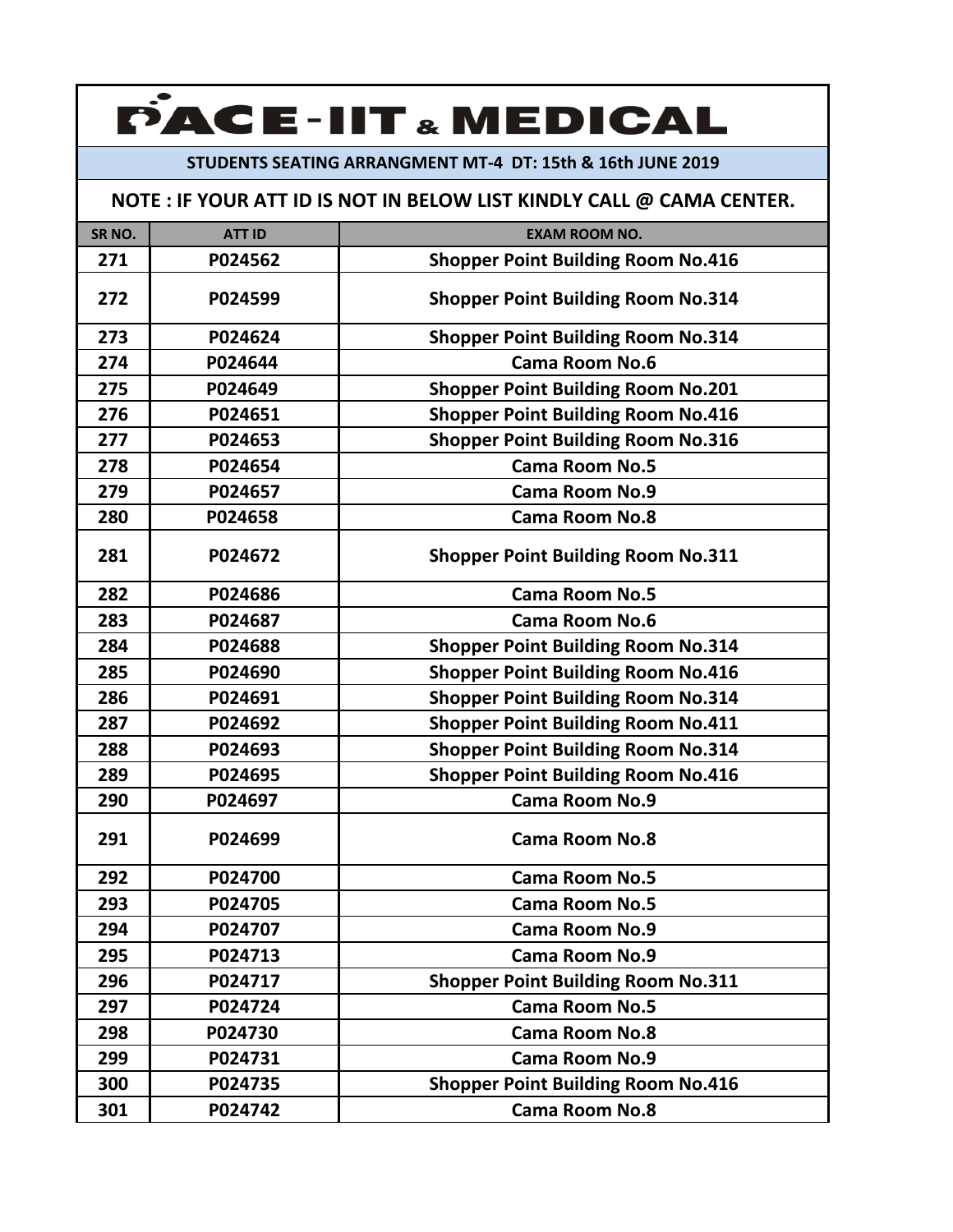### **STUDENTS SEATING ARRANGMENT MT‐4 DT: 15th & 16th JUNE 2019**

| SR <sub>NO</sub> . | <b>ATT ID</b> | <b>EXAM ROOM NO.</b>                      |
|--------------------|---------------|-------------------------------------------|
| 302                | P024746       | <b>Cama Room No.9</b>                     |
| 303                | P024749       | <b>Cama Room No.8</b>                     |
| 304                | P024751       | <b>Shopper Point Building Room No.416</b> |
| 305                | P024764       | <b>Shopper Point Building Room No.311</b> |
| 306                | P024781       | <b>Shopper Point Building Room No.411</b> |
| 307                | P024782       | <b>Cama Room No.7</b>                     |
| 308                | P024783       | <b>Cama Room No.6</b>                     |
| 309                | P024784       | <b>Shopper Point Building Room No.416</b> |
| 310                | P024786       | <b>Cama Room No.8</b>                     |
| 311                | P024787       | <b>Cama Room No.9</b>                     |
| 312                | P024793       | <b>Shopper Point Building Room No.316</b> |
| 313                | P024799       | <b>Cama Room No.7</b>                     |
| 314                | P024802       | <b>Cama Room No.8</b>                     |
| 315                | P024813       | <b>Cama Room No.6</b>                     |
| 316                | P024815       | <b>Shopper Point Building Room No.411</b> |
| 317                | P024823       | <b>Cama Room No.9</b>                     |
| 318                | P024834       | <b>Cama Room No.5</b>                     |
| 319                | P024837       | <b>Cama Room No.1</b>                     |
| 320                | P024839       | <b>Shopper Point Building Room No.411</b> |
| 321                | P024840       | <b>Shopper Point Building Room No.416</b> |
| 322                | P024856       | <b>Shopper Point Building Room No.311</b> |
| 323                | P024871       | <b>Shopper Point Building Room No.314</b> |
| 324                | P024872       | <b>Shopper Point Building Room No.316</b> |
| 325                | P024876       | <b>Shopper Point Building Room No.411</b> |
| 326                | P024879       | <b>Shopper Point Building Room No.411</b> |
| 327                | P024880       | <b>Cama Room No.5</b>                     |
| 328                | P024886       | <b>Shopper Point Building Room No.316</b> |
| 329                | P024888       | <b>Cama Room No.8</b>                     |
| 330                | P024889       | <b>Shopper Point Building Room No.411</b> |
| 331                | P024946       | <b>Cama Room No.5</b>                     |
| 332                | P024947       | <b>Cama Room No.1</b>                     |
| 333                | P024948       | <b>Cama Room No.7</b>                     |
| 334                | P024949       | <b>Cama Room No.9</b>                     |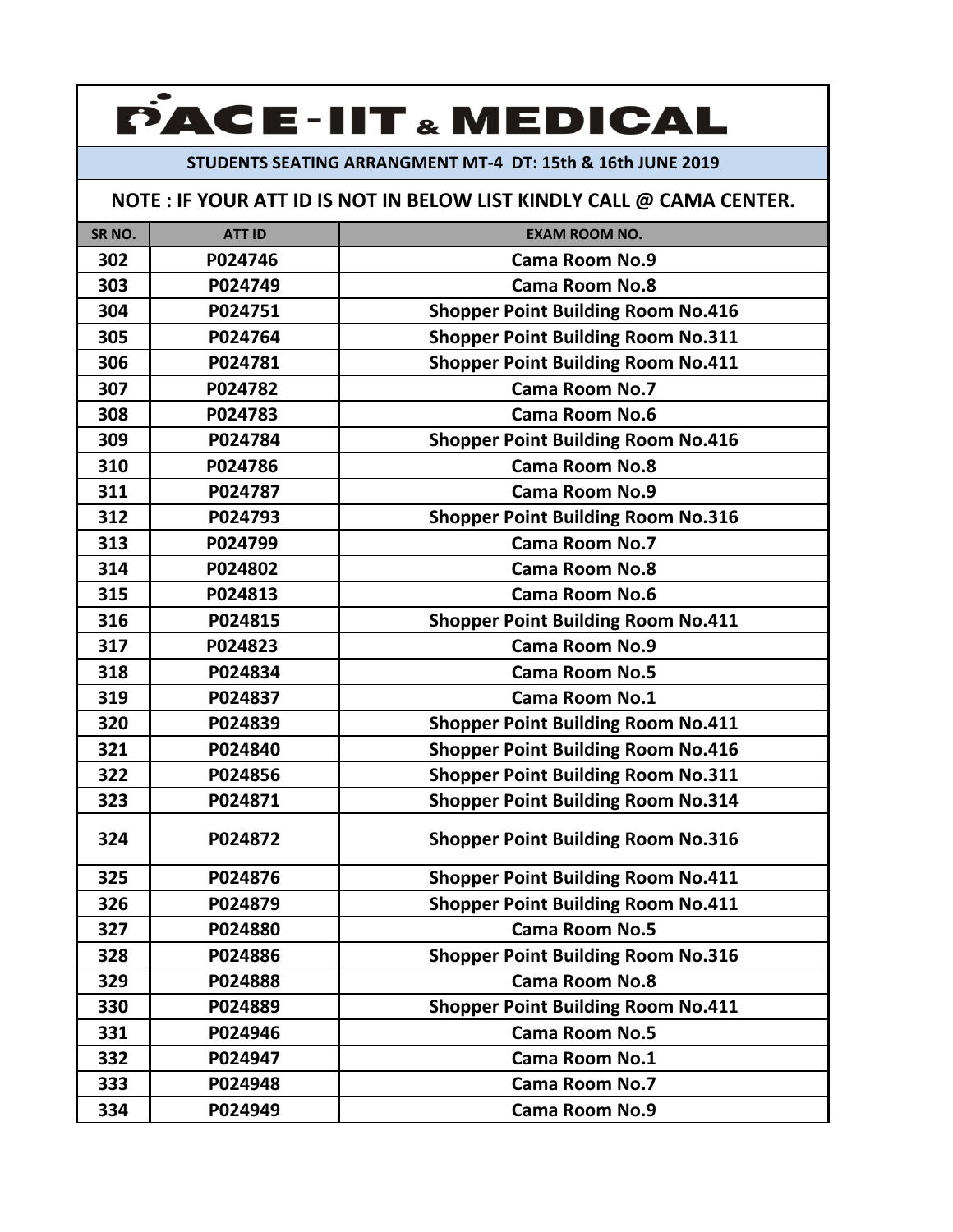### **STUDENTS SEATING ARRANGMENT MT‐4 DT: 15th & 16th JUNE 2019**

| SR <sub>NO.</sub> | <b>ATT ID</b> | <b>EXAM ROOM NO.</b>                      |
|-------------------|---------------|-------------------------------------------|
| 335               | P024957       | <b>Cama Room No.9</b>                     |
| 336               | P024973       | <b>Shopper Point Building Room No.316</b> |
| 337               | P024974       | <b>Cama Room No.7</b>                     |
| 338               | P024975       | <b>Cama Room No.9</b>                     |
| 339               | P024976       | <b>Cama Room No.1</b>                     |
| 340               | P024977       | <b>Shopper Point Building Room No.311</b> |
| 341               | P024983       | <b>Shopper Point Building Room No.316</b> |
| 342               | P024991       | <b>Shopper Point Building Room No.314</b> |
| 343               | P025052       | <b>Cama Room No.1</b>                     |
| 344               | P025078       | <b>Cama Room No.9</b>                     |
| 345               | P025095       | <b>Cama Room No.8</b>                     |
| 346               | P025165       | <b>Shopper Point Building Room No.411</b> |
| 347               | P025166       | <b>Shopper Point Building Room No.416</b> |
| 348               | P025175       | <b>Cama Room No.5</b>                     |
| 349               | P025177       | <b>Shopper Point Building Room No.416</b> |
| 350               | P025183       | <b>Shopper Point Building Room No.314</b> |
| 351               | P025186       | <b>Shopper Point Building Room No.314</b> |
| 352               | P025187       | <b>Cama Room No.6</b>                     |
| 353               | P025190       | <b>Cama Room No.9</b>                     |
| 354               | P025191       | <b>Shopper Point Building Room No.311</b> |
| 355               | P025192       | <b>Cama Room No.8</b>                     |
| 356               | P025195       | <b>Cama Room No.5</b>                     |
| 357               | P025197       | <b>Cama Room No.5</b>                     |
| 358               | P025206       | <b>Cama Room No.1</b>                     |
| 359               | P025242       | <b>Cama Room No.5</b>                     |
| 360               | P025357       | Cama Room No.6                            |
| 361               | P025383       | <b>Shopper Point Building Room No.311</b> |
| 362               | P025384       | <b>Shopper Point Building Room No.316</b> |
| 363               | P025397       | <b>Shopper Point Building Room No.416</b> |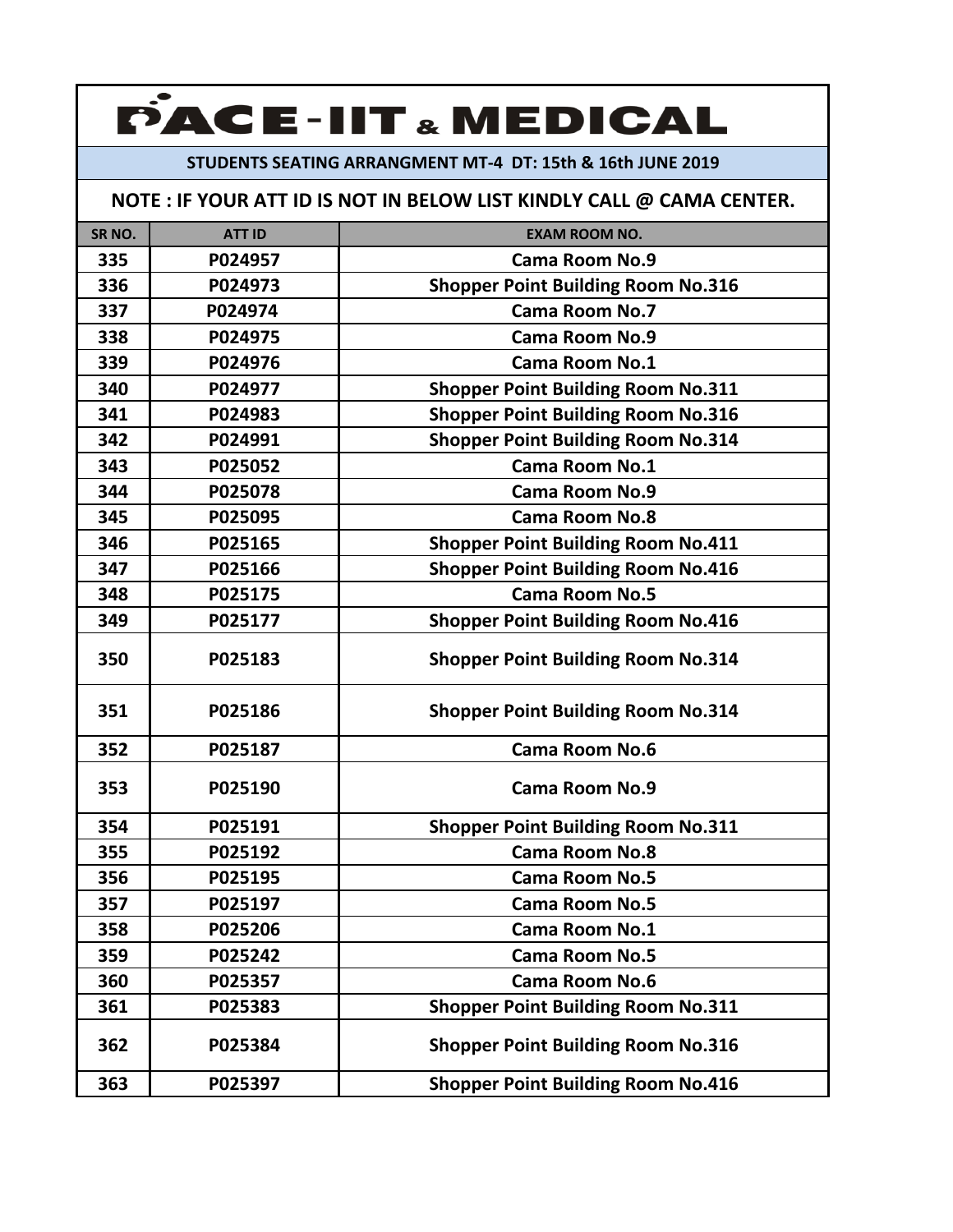#### **STUDENTS SEATING ARRANGMENT MT‐4 DT: 15th & 16th JUNE 2019**

| SR <sub>NO.</sub> | <b>ATT ID</b> | <b>EXAM ROOM NO.</b>                      |
|-------------------|---------------|-------------------------------------------|
| 364               | P025425       | <b>Shopper Point Building Room No.416</b> |
| 365               | P025462       | <b>Cama Room No.8</b>                     |
| 366               | P025466       | Cama Room No.7                            |
| 367               | P025479       | <b>Cama Room No.6</b>                     |
| 368               | P025483       | Cama Room No.9                            |
| 369               | P025484       | Cama Room No.6                            |
| 370               | P025486       | <b>Shopper Point Building Room No.201</b> |
| 371               | P025497       | <b>Cama Room No.7</b>                     |
| 372               | P025504       | <b>Shopper Point Building Room No.201</b> |
| 373               | P025509       | <b>Shopper Point Building Room No.316</b> |
| 374               | P025536       | <b>Cama Room No.8</b>                     |
| 375               | P025632       | <b>Shopper Point Building Room No.311</b> |
| 376               | P025664       | <b>Shopper Point Building Room No.411</b> |
| 377               | P025665       | <b>Shopper Point Building Room No.416</b> |
| 378               | P025728       | <b>Cama Room No.7</b>                     |
| 379               | P025755       | <b>Cama Room No.9</b>                     |
| 380               | P025767       | <b>Cama Room No.1</b>                     |
| 381               | P025782       | <b>Shopper Point Building Room No.316</b> |
| 382               | P025790       | <b>Cama Room No.8</b>                     |
| 383               | P025792       | <b>Shopper Point Building Room No.316</b> |
| 384               | P025808       | <b>Cama Room No.9</b>                     |
| 385               | P025810       | <b>Shopper Point Building Room No.201</b> |
| 386               | P025827       | <b>Shopper Point Building Room No.311</b> |
| 387               | P025830       | <b>Cama Room No.7</b>                     |
| 388               | P025831       | <b>Shopper Point Building Room No.416</b> |
| 389               | P025837       | <b>Shopper Point Building Room No.416</b> |
| 390               | P025845       | <b>Cama Room No.1</b>                     |